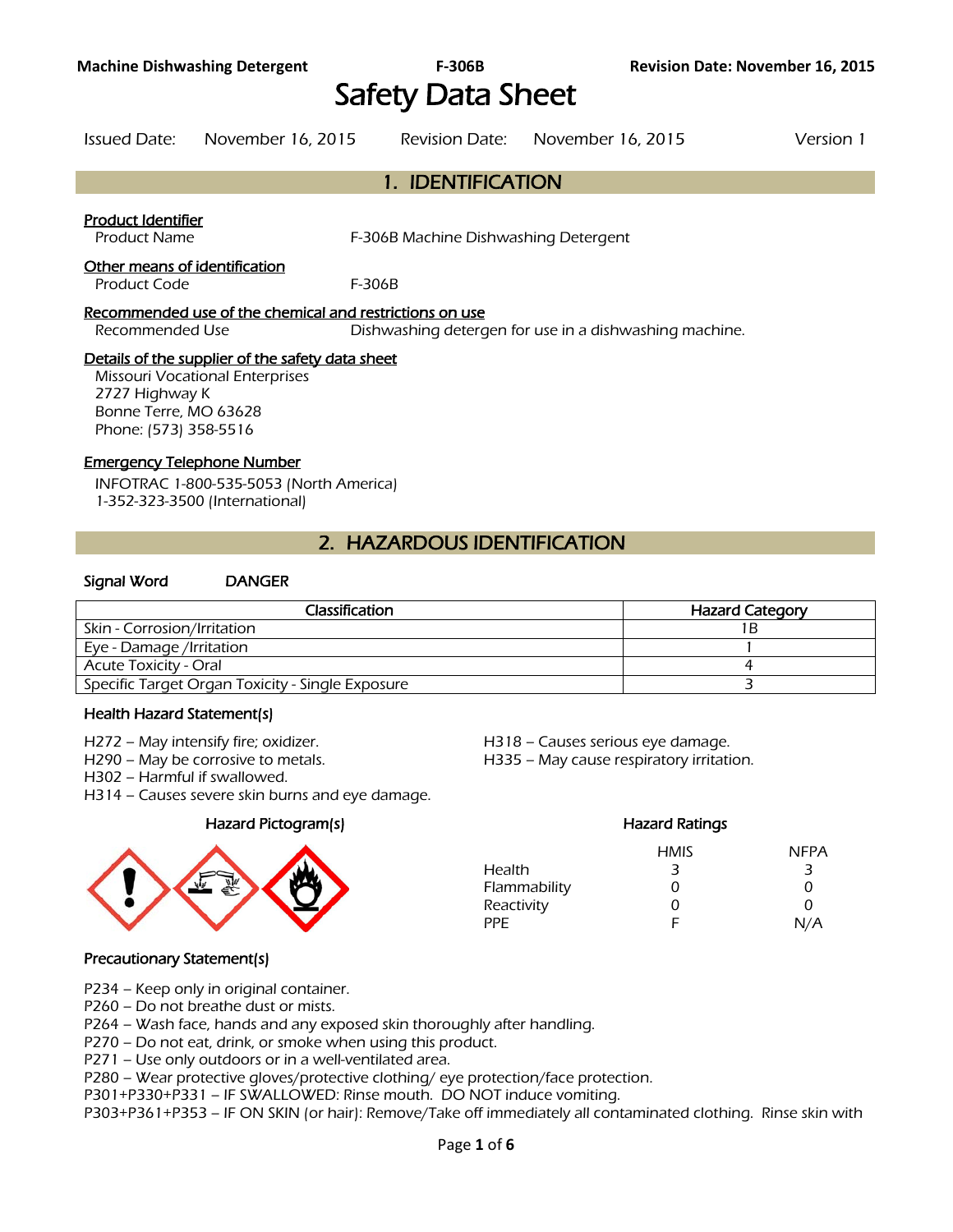water/shower.

P304+P340 – IF INHALED: Remove victim to fresh air and keep at rest in a position comfortable for breathing. P305+P351+P338 – IF IN EYES: Rinse cautiously with water for several minutes. Remove contact lenses, if present and easy to do. Continue rinsing.

P310 – Immediately call a POISON CENTER or doctor/physician.

P391 – Collect spillage.

P403+P233 – Store in a well-ventilated place. Keep container tightly closed.

P405 – Store locked up.

P406 – Store in a corrosive resistant container with a resistant inner liner.

P501 – Dispose of contents and container in accordance with applicable local, regional, national, and/or international regulations.

#### Potential Health Effects

| <b>Skin Contact</b> | May cause skin corrosion/irritation/burns. |
|---------------------|--------------------------------------------|
| Eye Contact         | May cause eye damage.                      |
| <b>Inhalation</b>   | May cause respiratory irritation.          |
| Ingestion           | May be harmful if swallowed.               |

# 3. COMPOSITION/INFORMATION ON INGREDIENT

| CAS#        | Weight-%  |
|-------------|-----------|
| 7758-29-4   | $40 - 45$ |
| 6834-92-0   | $20 - 25$ |
| 497-19-8    | $20 - 25$ |
| 15630-89-4  | $10 - 15$ |
| Proprietary | 1-5       |
|             |           |

\*\*If Chemical Name/CAS No is "proprietary" and/or Weight-% is listed as a range, the specific chemical identity and/or percentage of composition has been withheld as a trade secret.

## 4. FIRST-AID MEASURES

| General Advice | If you feel unwell, seek medical advice (show label where possible). |
|----------------|----------------------------------------------------------------------|
|                |                                                                      |

- Eye Contact Rinse cautiously with water for several minutes. Remove contact lenses, if present and easy to do. Continue rinsing for at least 15 total minutes.. Get medical advice/attention.
- Skin Contact Brush off excess chemical and immediately flush contaminated areas with plenty of water. Take off contaminated clothing. Wash contaminated clothing before reuse. If skin irritation persists, call a physician.
- Inhalation Remove victim to fresh air and keep at rest in a position comfortable for breathing. Call a POISON CENTER or doctor/physician if you feel unwell.
- **Ingestion** Rinse mouth. Give lots of water to drink. Do NOT induce vomiting. Call a POISON CENTER or doctor/physician if you feel unwell. If vomiting occurs, give water to further dilute the chemical.

#### Most important symptoms and effects

Symptoms Prolonged contact may cause painful stinging or burning of eyes and lids, watering of eye,<br>Symptoms and initation. Prolonged contact may such sause severe skip initation or mild burn and irritation. Prolonged contact may even cause severe skin irritation or mild burn.

# 5. FIRE-FIGHTING MEASURES

### Extinguishing Media

Suitable Extinguishing Media: Water fog, foam, dry chemical powder, carbon dioxide. Unsuitable Extinguishing Media: Water jet.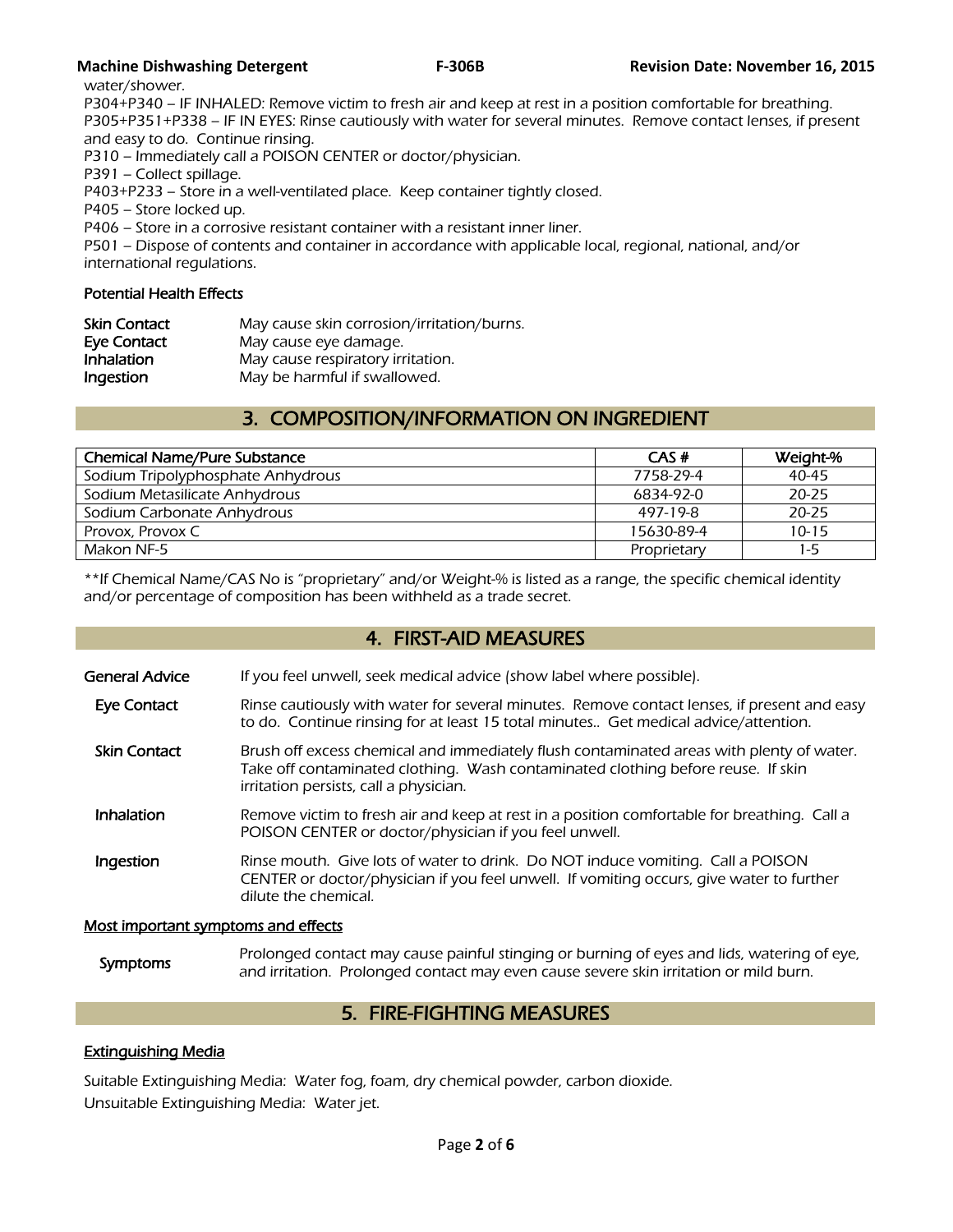Components of this product may decompose upon heating to produce corrosive and/or toxic fumes.

#### Protective equipment and precautions for firefighters

As in any fire, wear self-contained breathing apparatus pressure-demand, MSHA/NIOSH (approved or equivalent) and full protective gear.

# 6. ACCIDENTAL RELEASE MEASURES

#### Personal precautions, protective equipment and emergency procedures

| Personal precautions                              | Do not get in eyes, on skin, or on clothing. Avoid creation of dust. Avoid<br>breathing dust. Do not eat, drink, or smoke in areas where this material is<br>used. Wash thoroughly after handling. Wet material may pose a slipping |  |
|---------------------------------------------------|-------------------------------------------------------------------------------------------------------------------------------------------------------------------------------------------------------------------------------------|--|
|                                                   | hazard.                                                                                                                                                                                                                             |  |
| <b>Environmental precautions</b>                  | Do not flush into surface water or sanitary sewer system. See Section 12<br>for additional ecological information.                                                                                                                  |  |
| Methods and material for containment and clean up |                                                                                                                                                                                                                                     |  |
| <b>Methods for Containment</b>                    | Prevent further leakage or spillage if safe to do so.                                                                                                                                                                               |  |
| Methods for Clean up                              | Shovel dry material into suitable container. Vacuum any remaining<br>material into a suitable container. Avoid creating dust.                                                                                                       |  |

# 7. HANDLING AND STORAGE

#### Precautions for safe handling

Handle in accordance with good industrial hygiene and safety practice. Use only in well ventilated areas. Do not breathe dust. Wash face, hands, and any exposed skin thoroughly after handling. Use personal protection recommended in Section 8.

#### Conditions for safe storage, including any incompatibilities

Storage Conditions Keep containers tightly closed in a dry, cool and well-ventilated place. Store locked up. Incompatible Materials Can generate heat when mixed with acids. When wet, flammable hydrogen gas may be produced from prolonged contact with alkali sensitive metals such as: aluminum, brass, bronze, copper, lead, tin, zinc.

# 8. EXPOSURE CONTROLS/PERSONAL PROTECTION

| <b>Chemical Name</b>                         | <b>ACGIH TLV</b>                                                                                     | <b>OSHA PEL</b>                                                               | NIOSH IDLH |
|----------------------------------------------|------------------------------------------------------------------------------------------------------|-------------------------------------------------------------------------------|------------|
| Sodium Tripolyphosphate<br>$(7758-29-4)$     | 10 mg/m <sup>3</sup> TWA (inhalable<br>particles), 3 mg/m <sup>3</sup> TWA<br>(respirable particles) | 15 mg/m <sup>3</sup> TWA (total dust), 5<br>$mg/m3 TWA$ (respirable fraction) |            |
| Sodium Metasilicate<br>Anhydrous (6834-92-0) |                                                                                                      | 2 mg/m <sup>3</sup> TWA                                                       |            |

#### Appropriate engineering controls

Engineering Controls Apply technical measures to comply with the occupational exposure limits.

#### Individual protection measures, such as personal protective equipment

| Eye/Face Protection                   | Wear approved safety goggles.                                                                           |
|---------------------------------------|---------------------------------------------------------------------------------------------------------|
| Skin and Body Protection              | Wear appropriate clothing to prevent repeated or prolonged skin contact.                                |
| <b>Respiratory Protection</b>         | Ensure adequate ventilation, especially in confined areas. For limited<br>exposure use a N95 dust mask. |
| <b>General Hygiene Considerations</b> | Do not eat, drink, or smoke when using this product. Wash contaminated                                  |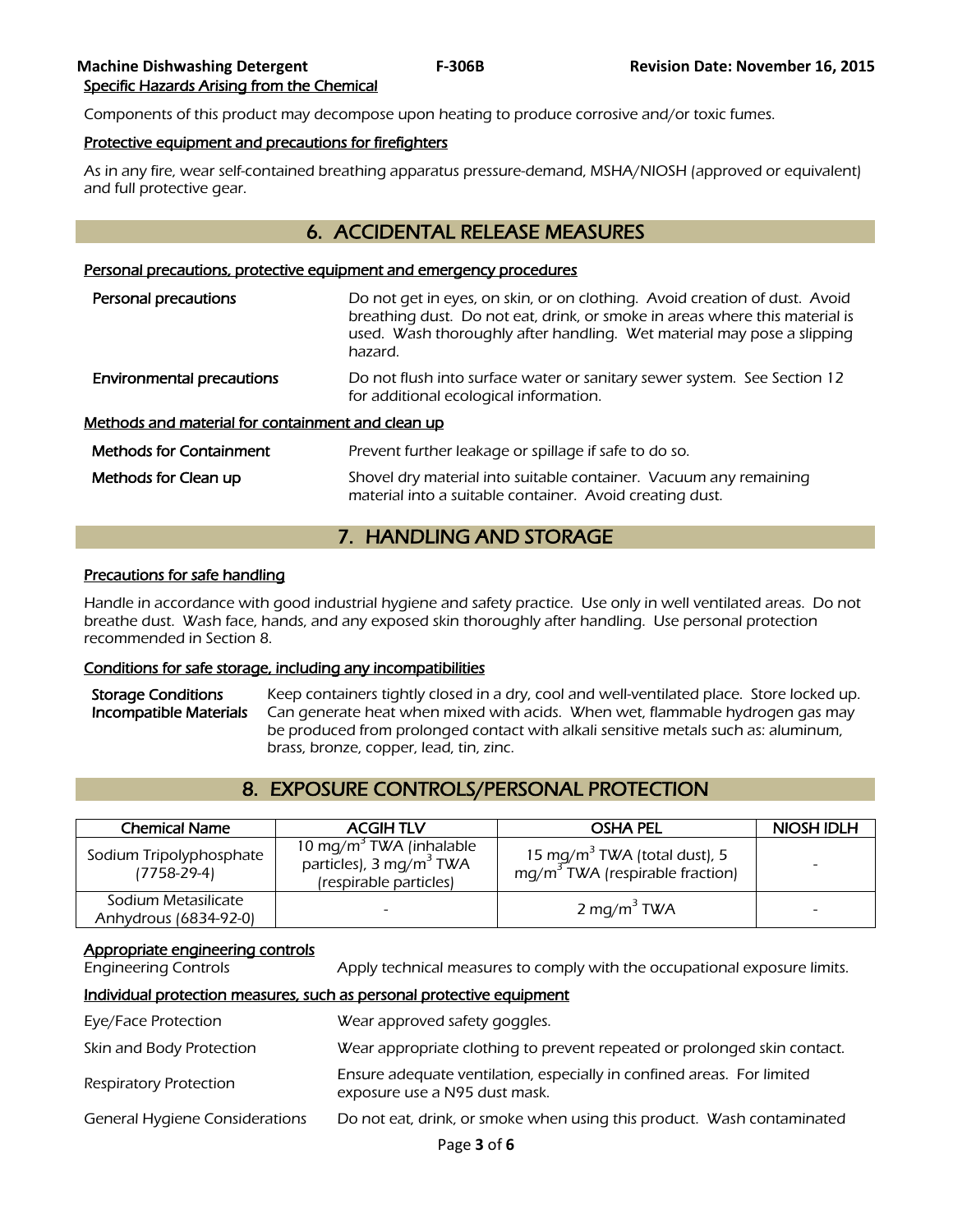clothing before reuse. Handle in accordance with good industrial hygiene and safety practice.

# 9. PHYSICAL AND CHEMICAL PROPERTIES

#### **Appearance**

| <b>Physical State</b><br>Color                                                                                                                                                                                                                                                                                                                                                                                                                                                                                                          | Solid<br><b>White</b>                                                                                                                                                                                                                                                                                                | Odor<br><b>Odor Threshold</b> | Lemon<br>Not Determined |
|-----------------------------------------------------------------------------------------------------------------------------------------------------------------------------------------------------------------------------------------------------------------------------------------------------------------------------------------------------------------------------------------------------------------------------------------------------------------------------------------------------------------------------------------|----------------------------------------------------------------------------------------------------------------------------------------------------------------------------------------------------------------------------------------------------------------------------------------------------------------------|-------------------------------|-------------------------|
| <b>Property</b>                                                                                                                                                                                                                                                                                                                                                                                                                                                                                                                         | <b>Values</b>                                                                                                                                                                                                                                                                                                        | <b>Remarks - Method</b>       |                         |
| pH<br><b>Melting Point/Freezing Point</b><br><b>Boiling Point/Boiling Range</b><br><b>Flash Point</b><br><b>Evaporation Rate</b><br>Flammability (Solid, Gas)<br><b>Upper Flammability Limits</b><br><b>Lower Flammability Limits</b><br><b>Vapor Pressure</b><br><b>Vapor Density</b><br><b>Specific Gravity</b><br><b>Water Solubility</b><br>Solubility in other solvents<br><b>Partition Coefficient</b><br><b>Auto-ignition Temperature</b><br><b>Decomposition Temperature</b><br><b>Viscosity</b><br><b>Explosive Properties</b> | $12 - 13$<br>Not determined<br>Not determined<br>Not determined<br>Not determined<br>Non-flammable<br>Not determined<br>Not determined<br>Not determined<br>Not determined<br>Not determined<br>Complete<br>Not determined<br>Not determined<br>Not determined<br>Not determined<br>Not determined<br>Not determined | 1% solution                   |                         |
| <b>Oxidizing Properties</b>                                                                                                                                                                                                                                                                                                                                                                                                                                                                                                             | Not determined                                                                                                                                                                                                                                                                                                       |                               |                         |
|                                                                                                                                                                                                                                                                                                                                                                                                                                                                                                                                         | <b>STABILITY AND REACTIVITY</b><br>10.                                                                                                                                                                                                                                                                               |                               |                         |
| Reactivity                                                                                                                                                                                                                                                                                                                                                                                                                                                                                                                              | Promotes combustion.                                                                                                                                                                                                                                                                                                 |                               |                         |
| <b>Chemical Stability</b>                                                                                                                                                                                                                                                                                                                                                                                                                                                                                                               | Stable at normal temperatures and pressures.                                                                                                                                                                                                                                                                         |                               |                         |
| <b>Conditions to Avoid</b>                                                                                                                                                                                                                                                                                                                                                                                                                                                                                                              | Exposure to air or moisture over prolonged periods. Dusting conditions.<br>Extreme heat. Extreme humidity.                                                                                                                                                                                                           |                               |                         |
|                                                                                                                                                                                                                                                                                                                                                                                                                                                                                                                                         | Can generate heat when mixed with acids. When wet, flammable hydrogen                                                                                                                                                                                                                                                |                               |                         |

| Reactivity                                        | Promotes combustion.                                                                                                                                                                                                                                              |
|---------------------------------------------------|-------------------------------------------------------------------------------------------------------------------------------------------------------------------------------------------------------------------------------------------------------------------|
| <b>Chemical Stability</b>                         | Stable at normal temperatures and pressures.                                                                                                                                                                                                                      |
| <b>Conditions to Avoid</b>                        | Exposure to air or moisture over prolonged periods. Dusting conditions.<br>Extreme heat. Extreme humidity.                                                                                                                                                        |
| Incompatible materials                            | Can generate heat when mixed with acids. When wet, flammable hydrogen<br>gas may be produced from prolonged contact with alkali sensitive metals<br>such as: aluminum, brass, bronze, copper, lead, tin, zinc. Strong oxidizing<br>agents. Combustible materials. |
| <b>Hazardous Decomposition</b><br><b>Products</b> | Sodium oxides, carbon oxides, nitrogen oxides, ammonia oxides.                                                                                                                                                                                                    |
| Hazardous Polymerization                          | Will not occur.                                                                                                                                                                                                                                                   |

# 11. TOXICOLOGICAL INFORMATION

### Mixture Toxicity

Toxicological data have not been determined specifically for this product.

# 12. ECOLOGICAL INFORMATION

#### **Ectotoxicity**

Ecological studies have not been determined specifically for this product.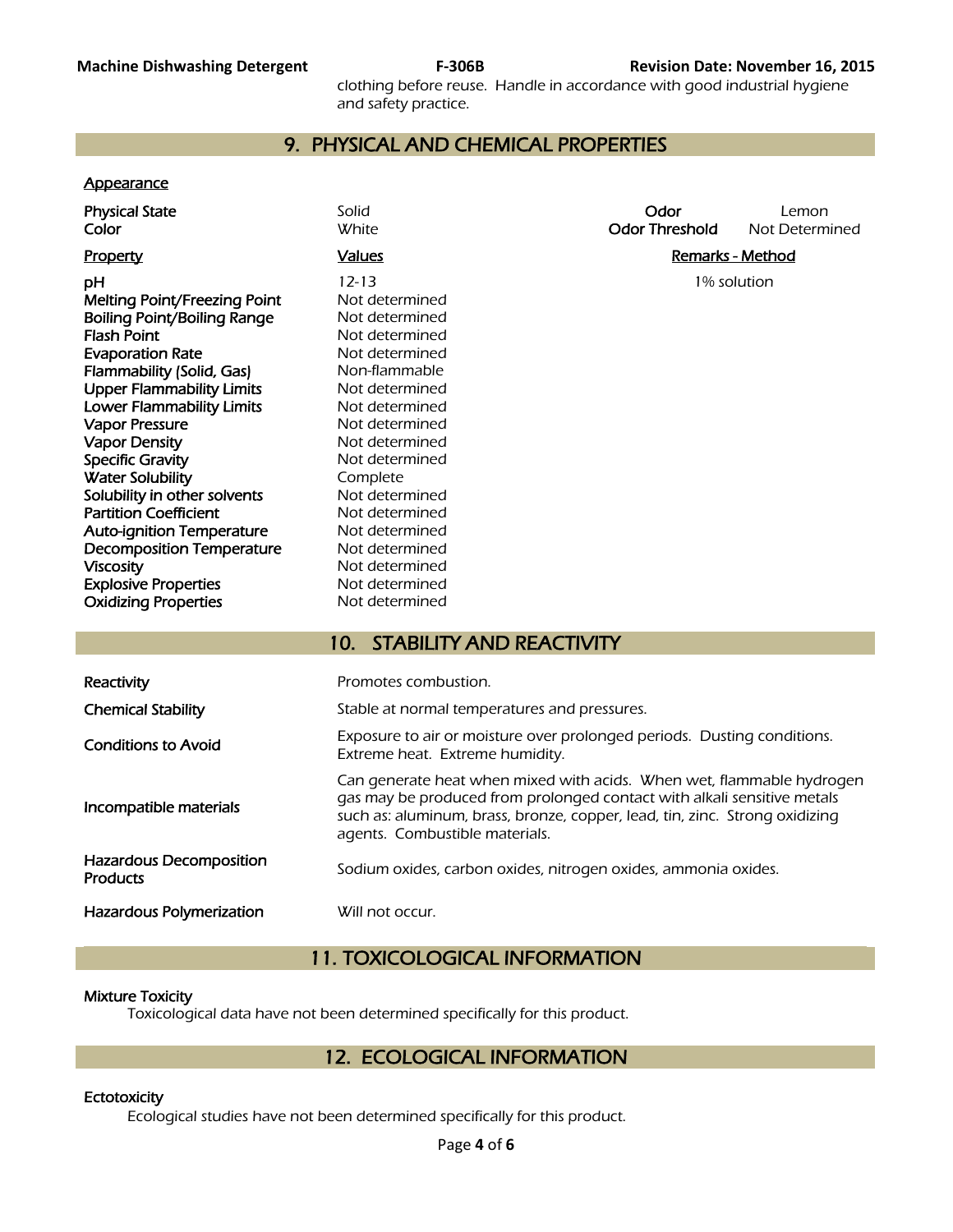| <b>Machine Dishwashing Detergent</b>     | <b>F-306B</b>                                                                                                                                                                                                    | <b>Revision Date: November 16, 2015</b> |
|------------------------------------------|------------------------------------------------------------------------------------------------------------------------------------------------------------------------------------------------------------------|-----------------------------------------|
|                                          | <b>13. DISPOSAL CONSIDERATIONS</b>                                                                                                                                                                               |                                         |
| <b>Disposal Instructions</b>             | Dispose of in accordance with local, regional, national, and international<br>regulations.                                                                                                                       |                                         |
| Hazardous Waste Code                     | Not available.                                                                                                                                                                                                   |                                         |
| Waste from residues / unused<br>products | Reuse or recycle if possible. Dispose of in accordance with local, regional,<br>national, and international requlations.                                                                                         |                                         |
| <b>Contaminated Packaging</b>            | Since emptied containers may retain product residue, follow label warnings<br>even after container is emptied. Empty containers should be taken to an<br>approved waste handling site for recycling or disposal. |                                         |
| <b>14. TRANSPORT INFORMATION</b>         |                                                                                                                                                                                                                  |                                         |
| <b>Note</b>                              | Please see current shipping paper for most up to date shipping information,<br>including exemptions and special circumstances.                                                                                   |                                         |
| DOTID Number                             | 11117727                                                                                                                                                                                                         |                                         |

| DOT I.D. Number                 | <b>UN3262</b>           |
|---------------------------------|-------------------------|
| <b>DOT Proper Shipping Name</b> | Corrosive solid, n.o.s. |
| <b>DOT Hazard Classes:</b>      |                         |
| US DOT                          | 8                       |
| Road (ADR)                      | 8                       |
| Air (ICAO/IMDG)                 | 8                       |
| Sea (IMO/IMDG)                  | 8                       |
|                                 |                         |
| Packing Group                   | Ш                       |
| <b>DOT Label</b>                | 8                       |
|                                 |                         |

# 15. REGULATORY INFORMATION

#### U.S. Federal Regulations

Contents of this SDS comply with OSHA Hazard Communication Standard CFR 1910.1200.

# OSHA Hazard Communication Standard (29 CFR 1910.1200)

( X ) Hazardous ( ) Non- Hazardous

### SARA TITLE III

| Section 302/304 | Extremely Hazardous Substances: None.                          |
|-----------------|----------------------------------------------------------------|
| Section 311/312 | (40CFR370) Hazardous Categories: Acute.                        |
| Section 313     | Contains the following SARA 313 Toxic Release Chemicals: None. |
|                 |                                                                |

#### **CERCLA**

CERCLA Regulatory Based on the information supplied this product contains no substances regulated under CERCLA.

#### State Regulations California Prop 65

 This product may contain the following ingredient(s) known to the state of California to cause cancer, birth defects or other reproductive harm: None based on information supplied.

#### Inventories

| Component              | TSCA<br>(United<br>States) | dsl<br>(Canada) | <b>EINECS/ELINCS</b><br>(Europe) | <b>ENCS</b><br>(Japan) | China<br>(IECSC) | <b>KECL</b><br>(Korea) | <b>PICCS</b><br>(Philippines) | <b>AICS</b><br>(Australia) |
|------------------------|----------------------------|-----------------|----------------------------------|------------------------|------------------|------------------------|-------------------------------|----------------------------|
| Sodium<br>Metasilicate |                            |                 |                                  |                        |                  |                        |                               |                            |